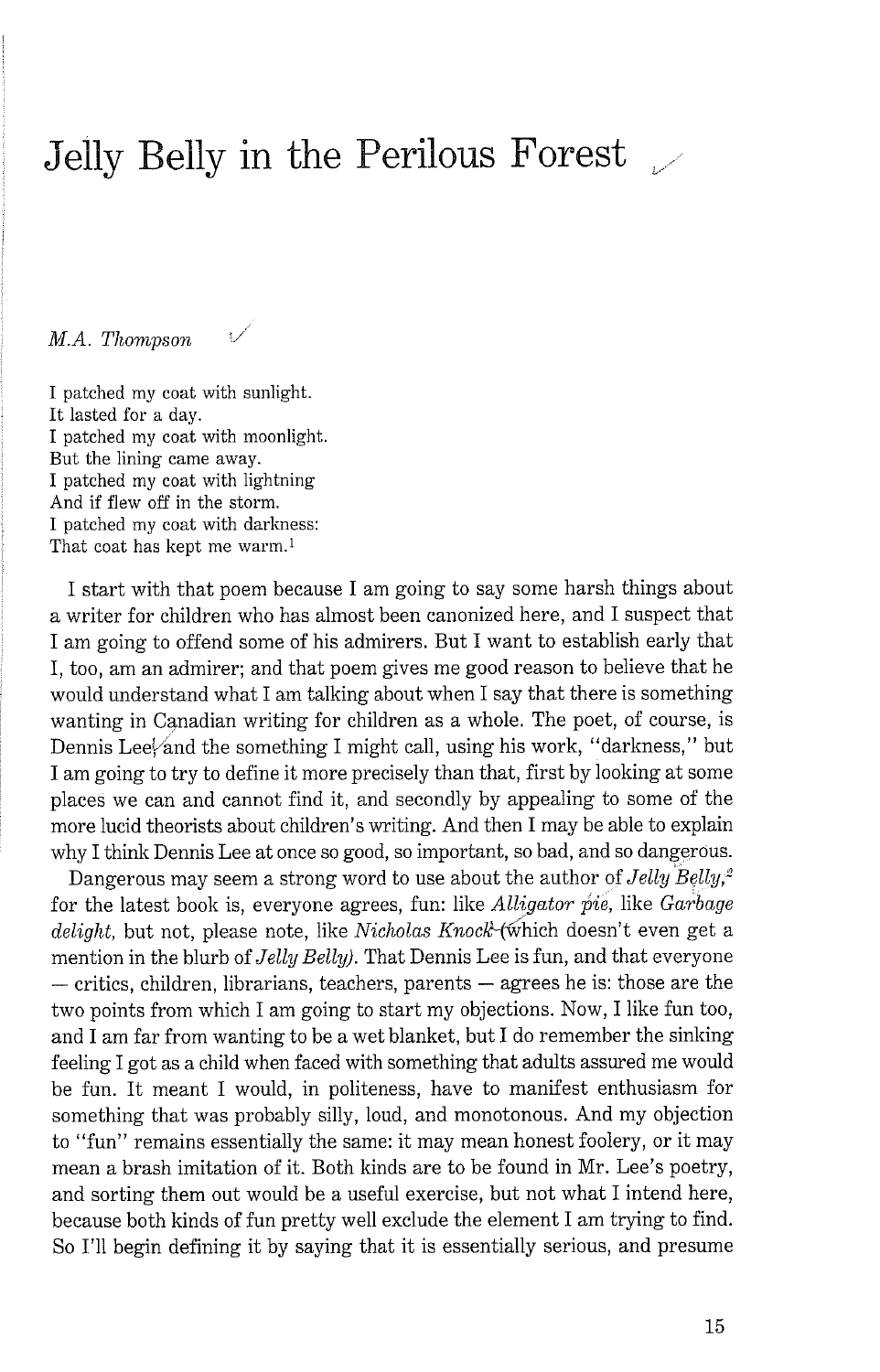that if you are still with me you do not subscribe to the common misconception that writing for children can't also be deeply serious; and so I can omit defending my vearning for something more than fun.

That everyone agrees on Mr. Lee's wonderfulness is the basis for my second objection, and I think that I am being more than wilfully egregious in making it. The things that everyone can agree on are, generally, pap, and (etymology apart) pap is not for children. It is, however, for earnest and liberal-minded adults (who don't like having to argue because it's uncomfortable and they don't do it very well), for the well-intentioned pluralists who make decisions about children's books in Canada, and for merchandisers who can't afford to offend anyone. Given all that, it's hardly surprising to find that pap is very common, and that its popularity is at the expense of more substantial fare.

Let me give one example. Despite abundant satire, Christmas becomes more relentlessly secular every year, and is now overwhelmingly dominated by Santa Claus. And Santa Claus is pap. Unlike Jesus, he isn't going to raise any very strong emotions, he isn't going to offend anyone, and he carries no ethical baggage to impede a well-run promotion. And, of course, he is for the children, though no child who is past the age of literal belief has any use for him except as a player in the gift-getting game. Let me make myself clear: I am not saying that Dennis Lee's poetry is pap. What I am saying is that his popularly conceived appeal, based on a few of his best-known poems, is pap. Many of his readers, I suspect, just don't read the poems that aren't "Alligator Pie" or its clone. They find his "heavier" poetry embarrassing, and that would account for the relative unpopularity of *Nicholas Knock.* It's a bit as though Santa Claus were to stand up and start haranguing us on abortion or the cruise missile. This may not help very much in defining what Canadian writing for children lacks, but it might help to explain why it is lacking.

The last poem in *Jelly Belly* is called "Silvery," and, like so many poems in the book, it recalls earlier poems for children. This time the precedent is not in Mother Goose, but in Walter de la Mare's *Peacock pie* (which *Alligator pie* may have been meant to evoke). "Silver" is one of several de la Mare poems that catch the evanescent, the sense of the world transformed, of wonder, fantasy, magic. These things used to be thought the exclusive and only property of children, and the writers of de la Mare's generation strained for that effect in their children's pieces with results that are often tedious or risible, depending on your bent. But de la Mare is a master, and reading *Peacock pie* again, after the brightness and bounciness of modern children's verse, was like stepping from a raucous party into a fragrant garden: I had a whiff of what I was looking for.

Let me show you something closer to home. *Pernilla in the perilous forest<sup>3</sup>* is both recent and Canadian, though its sources, like Mr. Lee's in *Jelly Belly,*  are very old, and European. In it a little girl goes in search of a horse, through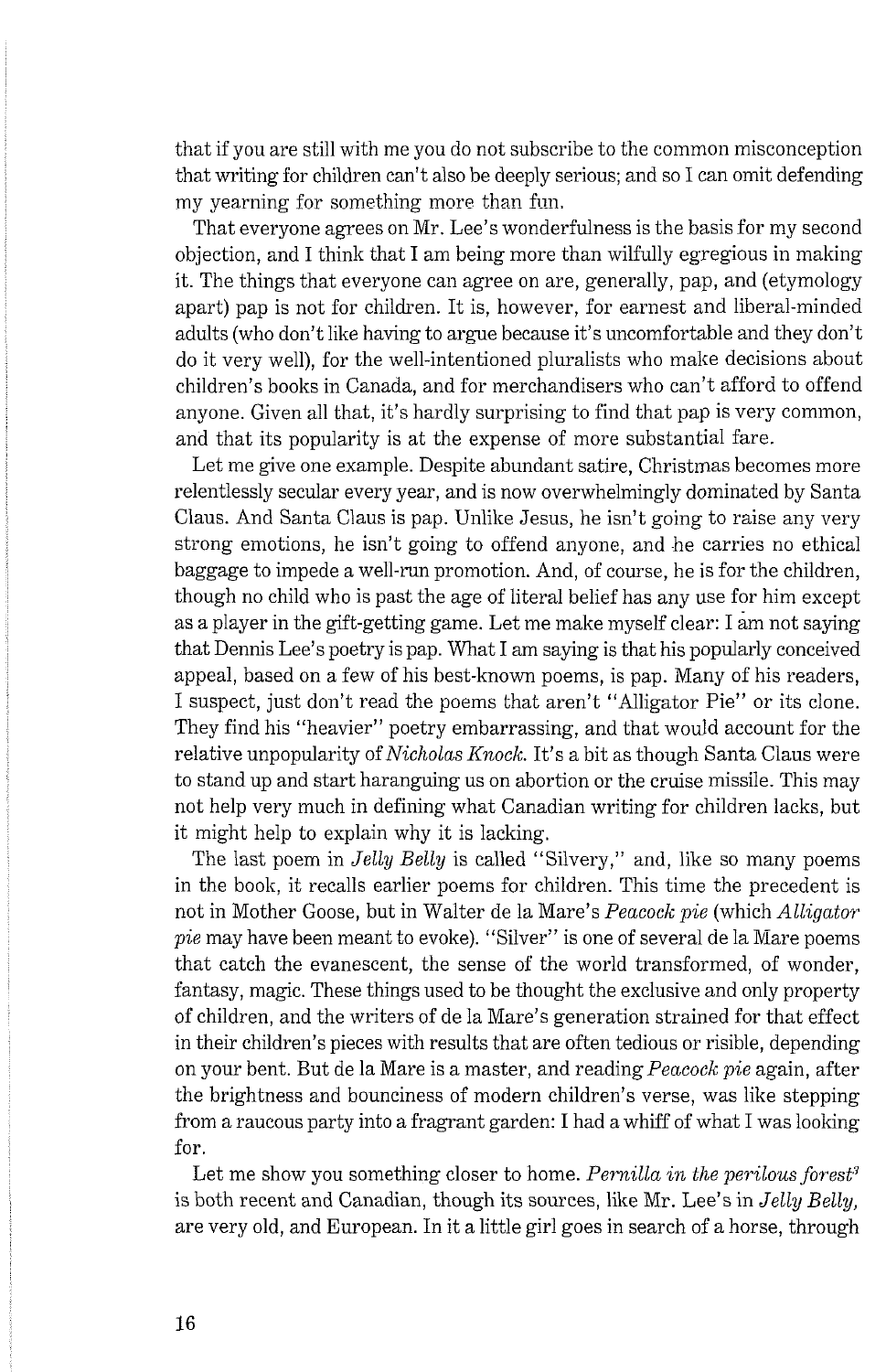the perilous forest, where she encounters seven animals, each of which is unsuited to be her horse, and each of which represents one of the seven deadly sins. Like me, Pernilla doesn't know what she is looking for, but she knows when she finds it:

Then, through an opening in the trees she saw a meadow of silver grasses and daisies. And in the middle of the meadow stood a unicorn.

His silver horn glinted in the moonlight. His noble head was as radiant as the inside of a sea-shell. His eyes were sapphire-blue and his hoofs were ivory-white.

"Will you be my horse, to eat sugar from my hand and lay your head in my lap?" aslced Pernilla softly.

Through innumerable readings, that passage has continued to have its effect on me: the hair on the back of my head rises. Now I am far from holding, with A.E. Housman, that that is an infallible and sufficient sign of poetry, but I think that I can explicate what is going on here, and where the passage gets its strength. It is the climax of the book, and a number of things come together with the inevitable but surprising rightness that is the mark of a really good ending. The adult reader gets the additional thrill of realizing that Pernilla is, of course, the virgin for whom the unicorn might be said to have been searching, so we have here the confluence of two quests. The unicorn is, certainly, a horse, and so the literal answer to the little girl's quest, but much more than that. He is a magical horse: even those not versed in folklore could not miss the import of the description. He is a phallic horse, too. When Pernilla asks her formulaic question, it is rhetorical, because we know that the unicorn is the end not only of the quest she knows she is on, but of all the quests she does not know she is on. Where the seven other animals have made aggressive and rude replies, the unicorn's only answer is an act of submission. We are reminded that in its purity, in its association with a virgin, and in its death in the hunt, the unicorn was seen as an analogue for Christ. Pernilla's is a great quest, and it is not mere coincidence that she pursues it through encounters with sin.

I am not suggesting, of course, that child readers will be aware of all this, but Muriel Whitaker, who wrote the story, is a mediaevalist, and quite conscious of the traditions she calls up. She draws on the great powers of myth and of dream. Like Antaeus, she has the strength to lift her readers, because she stands on the solid ground of ancient story. And children know this, not consciously, but unconsciously. The great stories appeal to children because they give them access to profundities that they are incapable of articulating. I will not here belabour a point made so well already by writers of the stature of Kornei Chukovsky and Bruno Bettelheim. Let me merely give a concrete example from the work at hand. A three-year-old can have only a very imperfect idea of sin, if at all, yet my daughter knows that there is something wrong when her harried mother flails out at her in a disproportionate fury. Together we read *Pernilla*, and we both know that I do a particularly fine rendition of the wolf: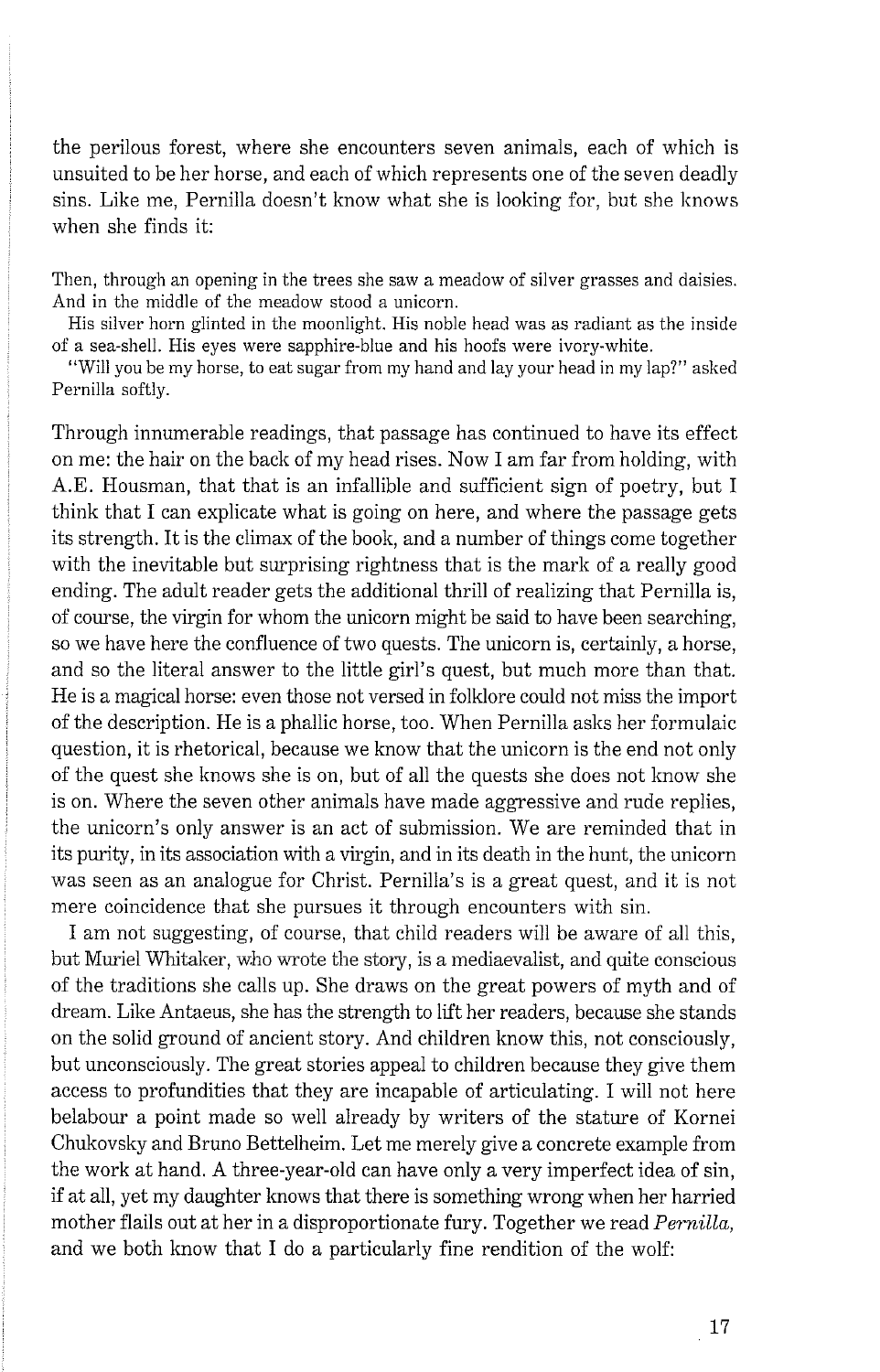"Get out of here. Get out of here before I eat you!" he shouted angrily.

We can enjoy that together, and share the knowledge that the wolf cannot be Pernilla's horse, that she will go away from him, and on until she finds the unicorn. Here are the errors and sorrows of life transformed to the understanding and pleasures of art. That is what literature should do.

That the "darkness" I am looking for is serious, and anti-secular, and has something to do with the unicorn leads me to say that it is religious, but I am certainly not advocating that what Canadian children need is more Bible stories, or a new generation of tract-spouting prigs for heroes.

Religio, in one Latin sense of the word, implies a sense of the strange, the numinous, the totally Other, of what lies quite beyond human personality and cannot be found in any human relationships. This kind of 'religion' is an indestructible part of the experience of many human minds, even though the temper of a secular society does not encourage it, and the whole movement of modern theology runs counter to it. In Christian 'religious instruction' there is likely to be less and less *religio*: it may very well be in reading about a vision of the flashing-eyed Athene or the rosy-fingered Aphrodite that children first find a satisfying formulation of those queer prickings of delight, excitement and terror that they feel when they first walk by moonlight, or when it snows in May, or when, like the young Wordsworth, they have to touch a wall to make sure it is really there.<sup>4</sup>

That is Elizabeth Cook, and she starts her useful definition by saying that legends and fairy tales open the door to *religio,* "and for some children, at the present time, there may be no other key to it." But poetry has always been seen as a key to it, and if a generation of Canadians who hated poetry on principle have not only taken to reading Dennis Lee, but actually enjoy him and convey that enjoyment to children, that is not only a minor miracle, but a measure of his power, for good or ill. The question, then, is what is he doing with that power.

*Jelly Belly,* like most books of poetry, is a mixed blessing. Since the effect of a book like this is inseparable from its illustrations, I must begin by saying that they are perhaps the greatest blessing of all. Reviewers of *Jelly Belly* have been unkind to Frank Newfeld, calling his pictures "clownish" or "cartoons." They do not exaggerate, but it took Juan Wijngaard to make us see what we were missing (as, perhaps, a look at *Wiggle to the laundromat* would make us more gentle with Newfeld). Wijngaard's illustrations do more than give the charm of a pastel realism, of the continuity of the same small characters recurring. In themselves, they lift the poems into fantasy. Consider the way the first six poems are linked, so that Jelly Belly, Liza Briggs, Miss Dimble, Hugh, Mrs. Magee, and the Old Lady all inhabit the same landscape, a kind of idealized prairie, complete with magpies, distant mountains, and stooks of grain, which is rediscovered with each poem as we literally review it from each character's perspective. The everyday world, Mr. Wijngaard suggests, is alive with magic if we only learn how to look. Everything in the book is put into relation to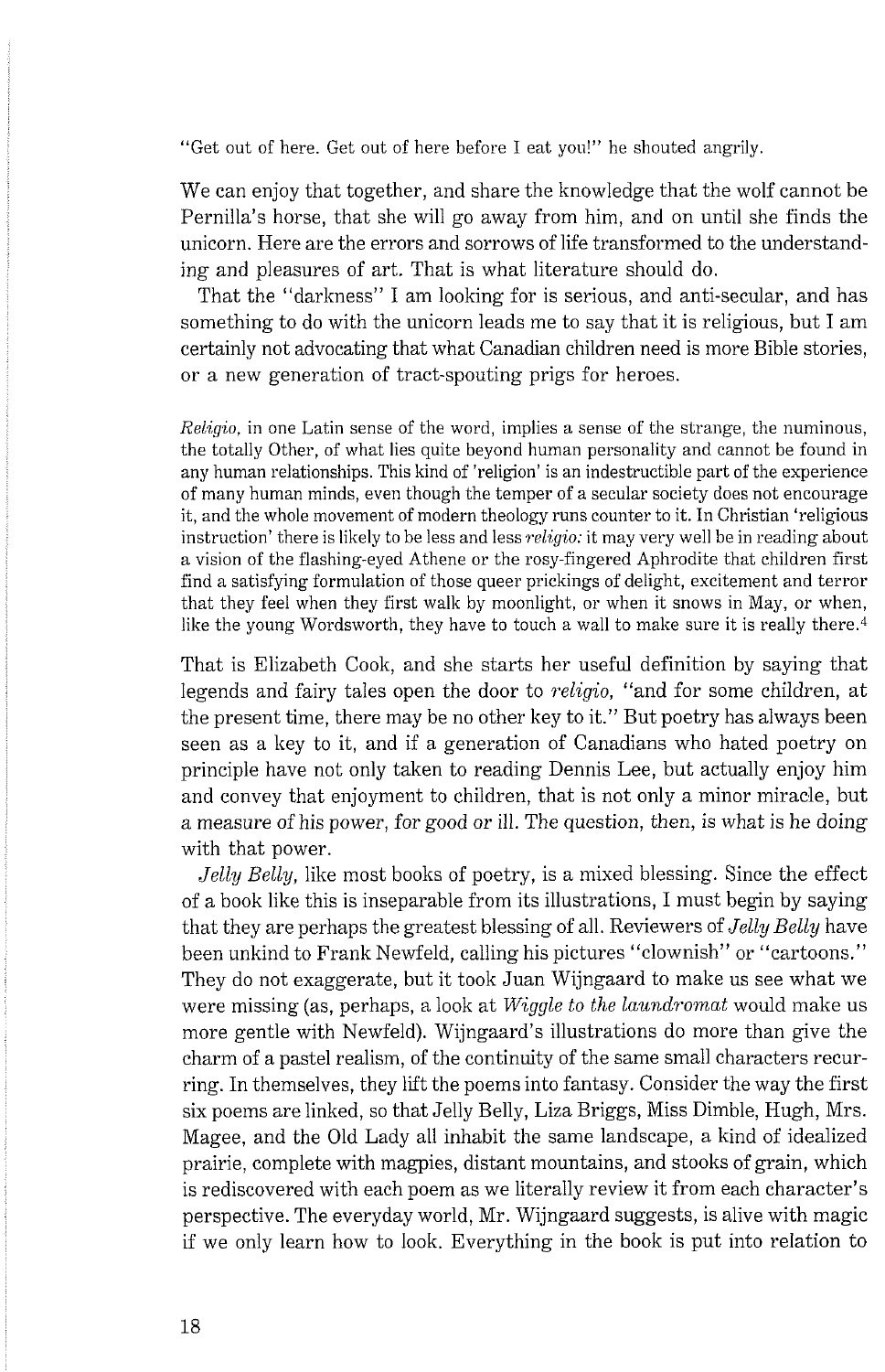something else, so that, more than any of Mr. Lee's previous books, *Jelly Belly,*  exists as a whole, and it is this exhilarating sense of wholeness, of the possibility of grasping the universe in its entirety. from dinosaurs (wittily, the black-tie diners in the wild west) to astronauts on the moon, that is Mr. Wijngaard's greatest gift to us.

But what of the poems themselves? The prize piece, I think, is "Mrs. Murphy, and Mrs. Murphy's Kids." The idea of the poem has that kind of insistent logic from which great fantasy is born: supposing children just kept growing. In the end, like mythical giants, the kids inhabit a mountain. When even that breaks, Mrs. Murphy applies traditional wisdom:

So she waited for a year, And she waited for another, And the kids grew up And had babies like their mother. And Mrs. Murphy's kids  $-$ 

You can think what you please  $-$ Kept all their kids In a can of peas.

That is right and reassuring, and so the cycle begins again. I take the poet's license to think that Mrs. Murphy and her kids are a charming example of Canadian ingenuity and conservatism. Mrs. Murphy adapts successfully to her actual environment and predicament, and her kids copy her: an idealized history of the country. But the particular delight of this poem is the way the spare stanza of the start gets progressively crammed with syllables, so that the pace of the reading accellerates, and we feel the pressure of the growing kids on their constricting homes and their mother. What a shame, then, that all this is marred by:

But the kids kept growing And the sink went *kaplooey,*  So she dumped them on their ears In a crate of chop suey

*Kaplooey?* The idea is clearly to rhyme "chop suey," but wouldn't some other food have been possible? Ogden Nash would never have stooped to that. I can accept that "the fence went *pop,* "because I know what that means, but what is going *kaplooey?* Or, for that matter, what does it mean that the crate got stuck? Mr. Lee claims to revise his children's poems up to forty times, and if that is true, it is all the more appalling that such loose diction could be allowed to stand forty rigorous re-writings. Lest it be objected that I am unfair in attacking nonsense words in children's verse, I protest that I can accept them in their place, but I insist that the whole delight of this poem is in its literal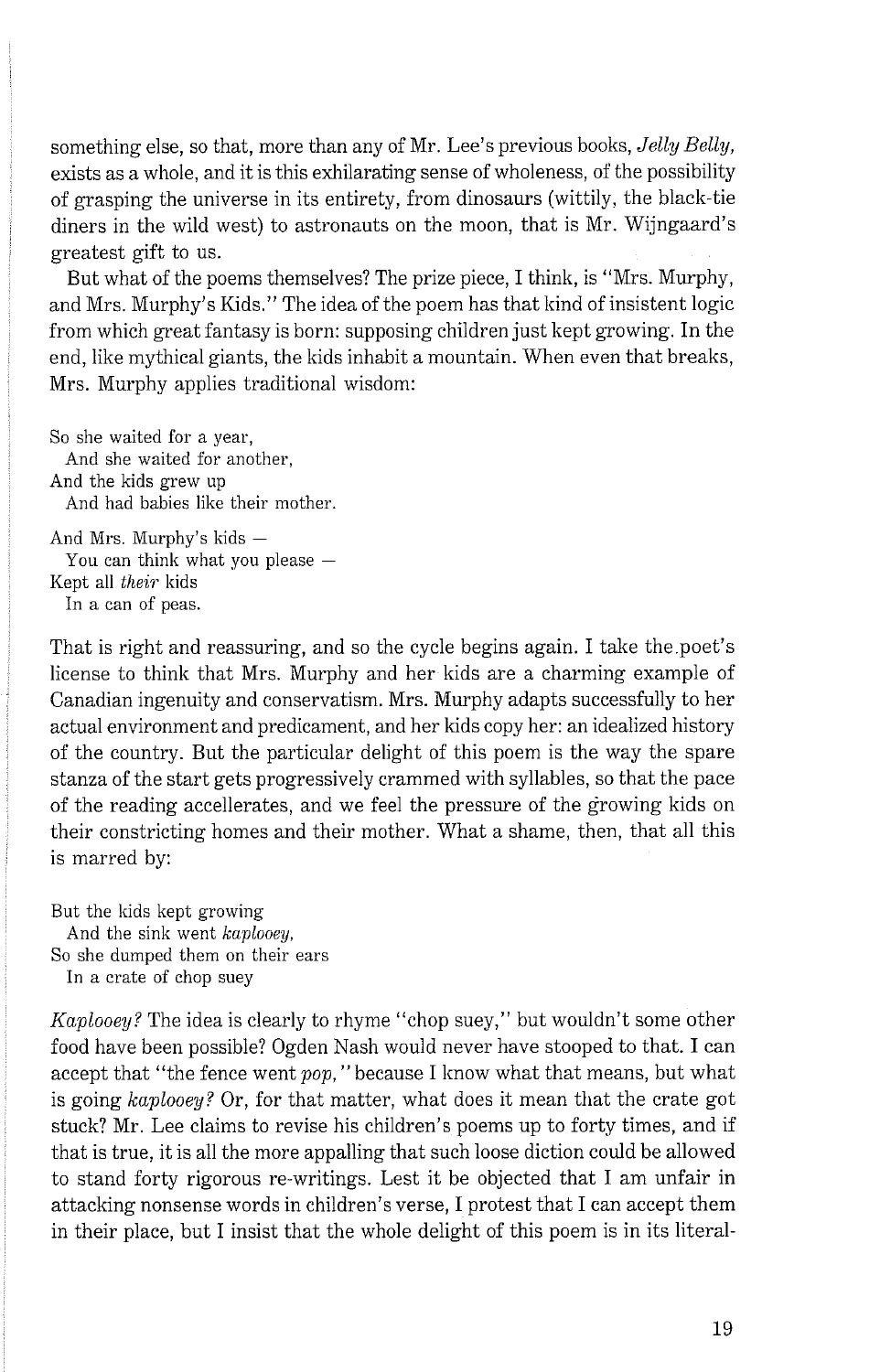mindedness: its nonsense is on another level.

The first six and the last three poems in the book are amongst the best in the book, and come close to evoking *religic.* "News of the Day" momentarily calls up a sense of wonder, as does "Zinga, Zinga." "The Ghost and Jenny Jemima," really belongs to a familiar genre that we might call the shaggy ghost story. Some of the best poems in the book - "Knock, Knock," "Kitty Ran up the Tree," "Peterkin Pete"  $-$  are also the most derivative, and so the question that keeps floating around this avowed disciple of Mother Goose must be answered: do we really need re-dressed nursery rhymes? Mr. Lee's answer is far back in *Alligator pie:* 

When I started reading nursery rhymes to my children, I quickly developed a twitch. All we seemed to read about were jolly millers, little pigs, and queens. The details of *Mother Goose* — the wassails and Dobbins and pipers and pence — had become exotic; children loved them, but they were no longer home ground.

Not that this was a bad thing. But I started to wonder: shouldn't a child also discover the imagination playing on things she lived with every day? not abolishing Mother Goose, but letting her take up residence among hockey sticks and high-rise too?<sup>5</sup>

Well, yes, but, the crack about millers, pigs, and queens notwithstanding, that is just what the old rhymes do. They never really needed an injection of hockey sticks and high-rises, nor of Spadina and Bloor which, after all, are as remote to a child in Regina as Gloucester or London. *Jelly Belly* is, mercifully, almost free of poems whose whole content is rhymes for Canadian place names, but most of these little verses have almost nothing to them. I do not mean that they are easy to write, but would anyone really have bothered to publish:

Oh-oh spaghetti-o Eat it with confetti-o When it's ready, let it go!

had it been by a less well-known writer? So if we set aside the poems marred by loose diction, and the poems which barely exist in the first place, and the enchanting pictures, there is little enough left of *Jelly Belly*. Now I know that this book is intended for small children, and that that necessarily restricts the range of the poems (though less than is sometimes supposed), but the only real justification for re-doing Mother Goose is by doing something new, or better, or at least different. It just isn't here.

It was not always so with Dennis Lee. *Alligator pie,* his first commercial success, was a mixture of fun and serious, simple and complex. Then came *Nicholas Knock,* for older children, and the least popular of Mr. Lee's children's books, for reasons which I have touched at the beginning of this essay. Readers who had enjoyed laughing at the nonsense of the earlier volume were discomfited by poems like "Summer Song":